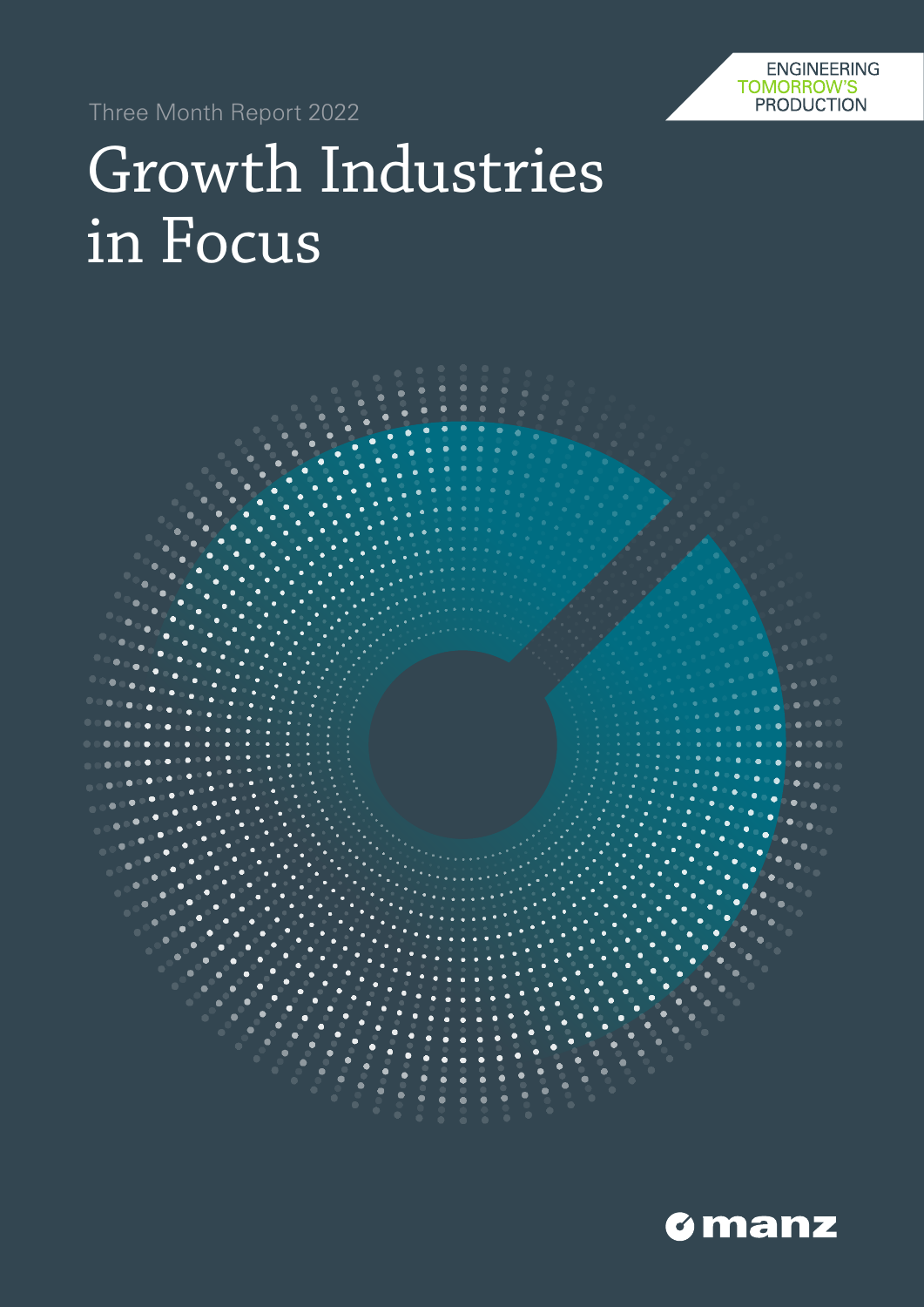# Manz AG at a glance

#### **Overview of Consolidated Net Profits**

| (in EUR million)                          | January 1 to<br><b>March 31, 2022</b> | January 1 to<br><b>March 31, 2021</b> |
|-------------------------------------------|---------------------------------------|---------------------------------------|
| Revenues                                  | 60.9                                  | 50.9                                  |
| Total operating revenues                  | 65.4                                  | 53.8                                  |
| <b>EBITDA</b>                             | $-3.2$                                | 14.3                                  |
| EBITDA margin (in %)                      | $-4.8$                                | 26.5                                  |
| <b>EBIT</b>                               | $-6.0$                                | 11.5                                  |
| EBIT margin (in %)                        | $-9.2$                                | 21.3                                  |
| <b>EBT</b>                                | $-6.4$                                | 10.9                                  |
| Consolidated net profit                   | $-6.7$                                | 10.3                                  |
| Earnings per share,<br>undiluted (in EUR) | $-0.86$                               | 1.33                                  |
| Cash flow from operating activities       | $-6.1$                                | $-14.2$                               |
| Cash flow from investing activities       | $-3.9$                                | 40.6                                  |
| Cash flow from financing activities       | 1.7                                   | $-15.9$                               |

#### **2022 Financial Calendar**

**May 19, 2022** STIFEL 5th GERMAN SMID CAP FORUM **July 5, 2022** Annual General Meeting 2022 **August 4, 2022** Publication of the 2022 semi-annual report **September 5–6, 2022 Herbstkonferenz equityforum September 19–21, 2022 Berenberg and Goldman Sachs German Conference November 8, 2022 Publication of the 3rd quarter 2022 quarterly report November 28–30, 2022** Deutsches Eigenkapitalforum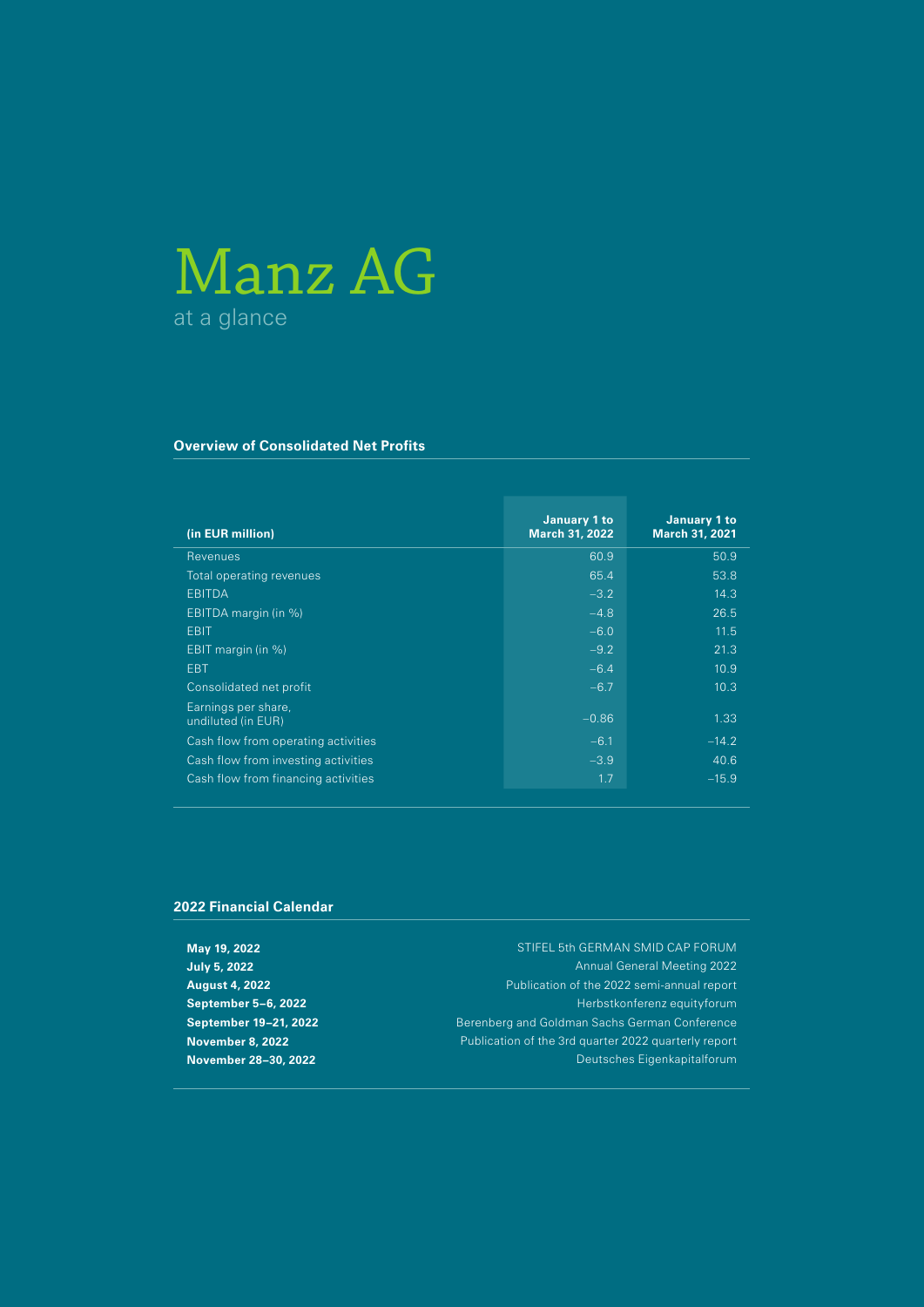### Manz AG Stock

#### **Key Share Figures January 1 to March 31, 2022**

| Ticker/ISIN                                   | M5Z/DE000A0JQ5U3    |
|-----------------------------------------------|---------------------|
| Number of shares                              | 7.744.088           |
| Closing price (March 31, 2022)*               | EUR 40.00           |
| $High/Low*$                                   | EUR 50.00/EUR 37.75 |
| Absolute stock price performance              | $-20%$              |
| <b>Stock price performance TecDAX</b>         | $-15.7\%$           |
| <b>Market capitalization (March 31, 2022)</b> | EUR 310.27 Mio.     |

\* respective closing prices on the XETRA trading system of Deutsche Börse AG





#### **Shareholder Structure**



 $*$  thereof direct (§ 33 WpHG) 10,0%, thereof attributed (§ 34 WpHG) 15,01%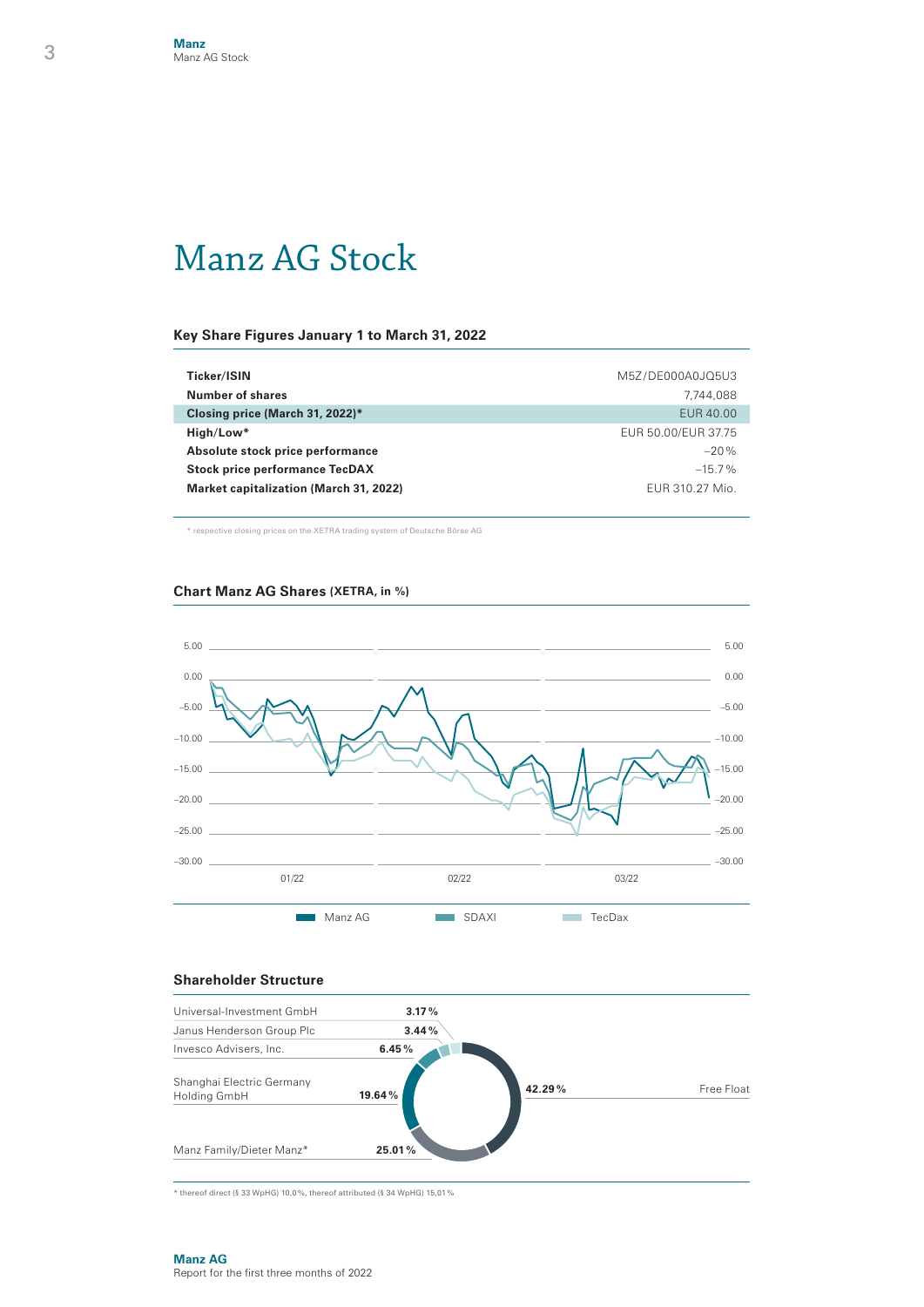### Business Performance

In the first three months of 2022, Manz AG recorded a 19.6% increase in revenues to EUR 60.9 million, compared to EUR 50.9 million in the previous year. As expected, the positive business development was not yet reflected in the financial result of the first quarter. In the Industry Solutions segment, earnings continued to be impacted by additional expenses for the commissioning of a customer project and by an impairment loss of EUR 1.2 million in connection with a defaulted insolvency claim. In the Mobility & Battery Solutions segment, the main negative factors were the higher than expected increase in material costs and additional costs for the commissioning of a customer project. The quarterly result was also burdened by higher personnel costs due to the recruitment of highly specialized staff for the further development of battery technology on the one hand and additional resources for handling the very strong increase in order intake in recent months on the other. As a result, earnings before interest, taxes, depreciation and amortization (EBITDA) amounted to EUR –3.2 million (previous year: EUR 14.3 million), while earnings before interest and taxes (EBIT) of EUR –6.0 million were also down on the previous year's figure of EUR 11.5 million. The previous year's figures were positively influenced by the sale of shares in Talus Manufacturing Ltd. amounting to EUR 14.3 million.

With its innovative technology portfolio in the Mobility & Battery Solutions segment, Manz AG was able to benefit from the dynamic development of the e-mobility market. This is reflected in a 36.7% year-on-year growth in segment revenues, a 218.5% year-on-year increase in incoming orders to EUR 41.7 million, and an order backlog of EUR 183.9 million, which is roughly twice as high as in the previous year. Among other things, Manz was able to convince one of the leading companies in the production of industrial batteries and energy storage systems from Southern Europe. The order comprises four lines for the assembly of battery modules made of prismatic cells. The modules produced on the lines are to be used in the commercial vehicle sector and for stationary energy storage.

In the Industry Solutions segment, Manz AG combines the activities of the Electronics business area (semiconductor back-end production, fan-out panel level packaging and display technologies) and the Industrial Automation business area (industrial assembly solutions for the manufacture of consumer electronics, power electronics and other components of the electrical power train). The year-on-year revenue growth of 8.4% is primarily due to the high demand for manufacturing equipment from microchip production customers in the Electronics business area. Here, Manz was also able to convince another new customer of its capabilities and was awarded a contract by a leading manufacturer of semiconductors, which relies on Manz AG's innovative Fan-Out Panel Level Packaging (FOPLP) process for chip production. The development of the Industrial Automation business area in the first quarter of 2022 was still characterized by postponements in incoming orders in the fourth quarter of the previous year. However, with orders received in April in the mid-double-digit million-euro range, including the order from new customer Ambient Photonics for production lines for organic solar cells, the business outlook has improved signif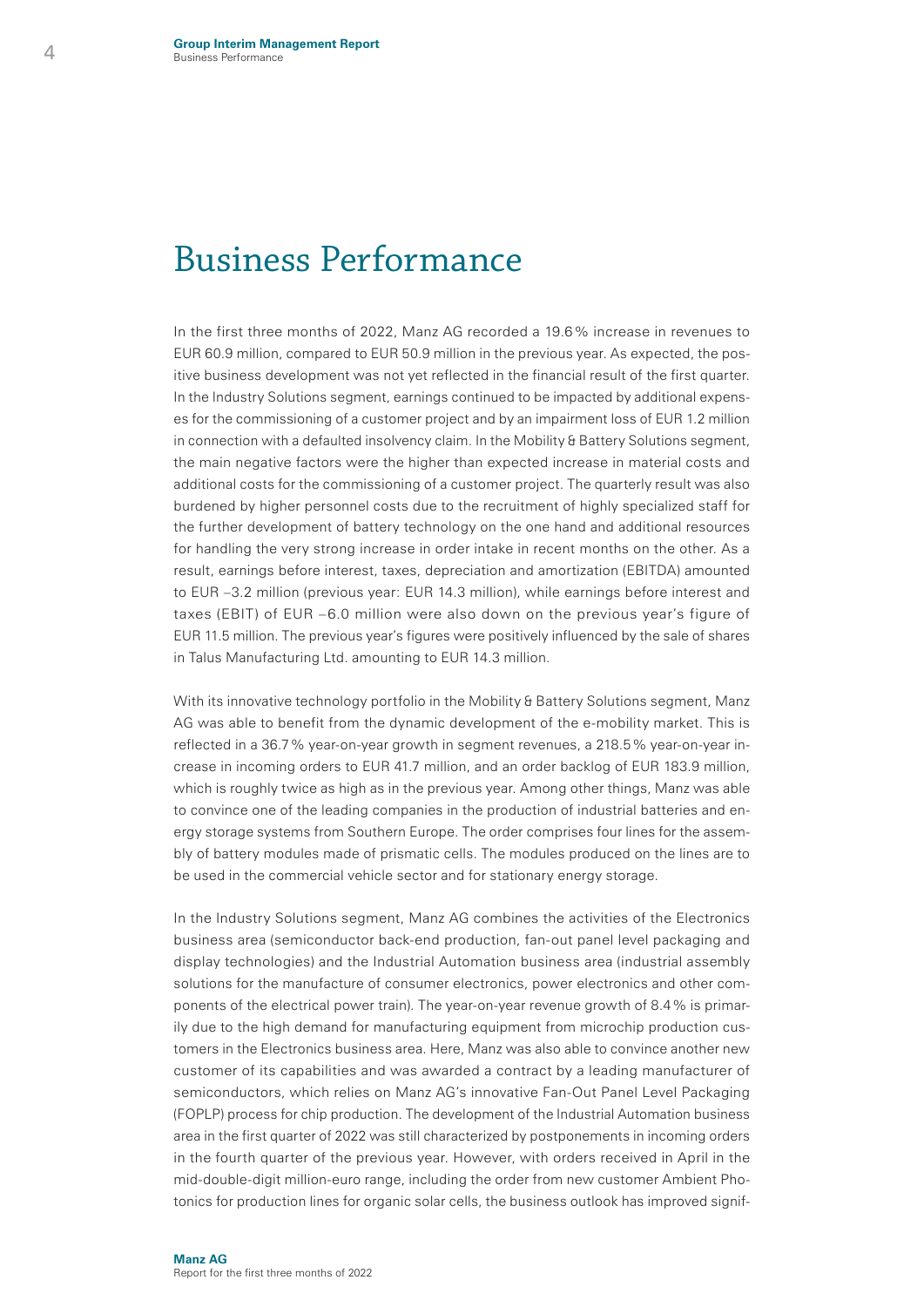icantly, as expected. Manz has opened up further growth potential in the Industry Solutions segment with its minority interest in MetOx Technologies, Inc. a specialist in the manufacture of superconductor wires.



#### **Revenues Distribution by Segment January 1 to March 31, 2022**

#### **Revenues Distribution by Region January 1 to March 31, 2022**



Thanks to the good order situation, Manz AG's future prospects remain positive. Incoming orders as of March 31, 2022, amounted to EUR 106.9 million, compared to EUR 42.2 million as of March 31, 2021. Orders on hand as of the same reporting date totaled EUR 273.2 million (March 31, 2021: EUR 170.1 million).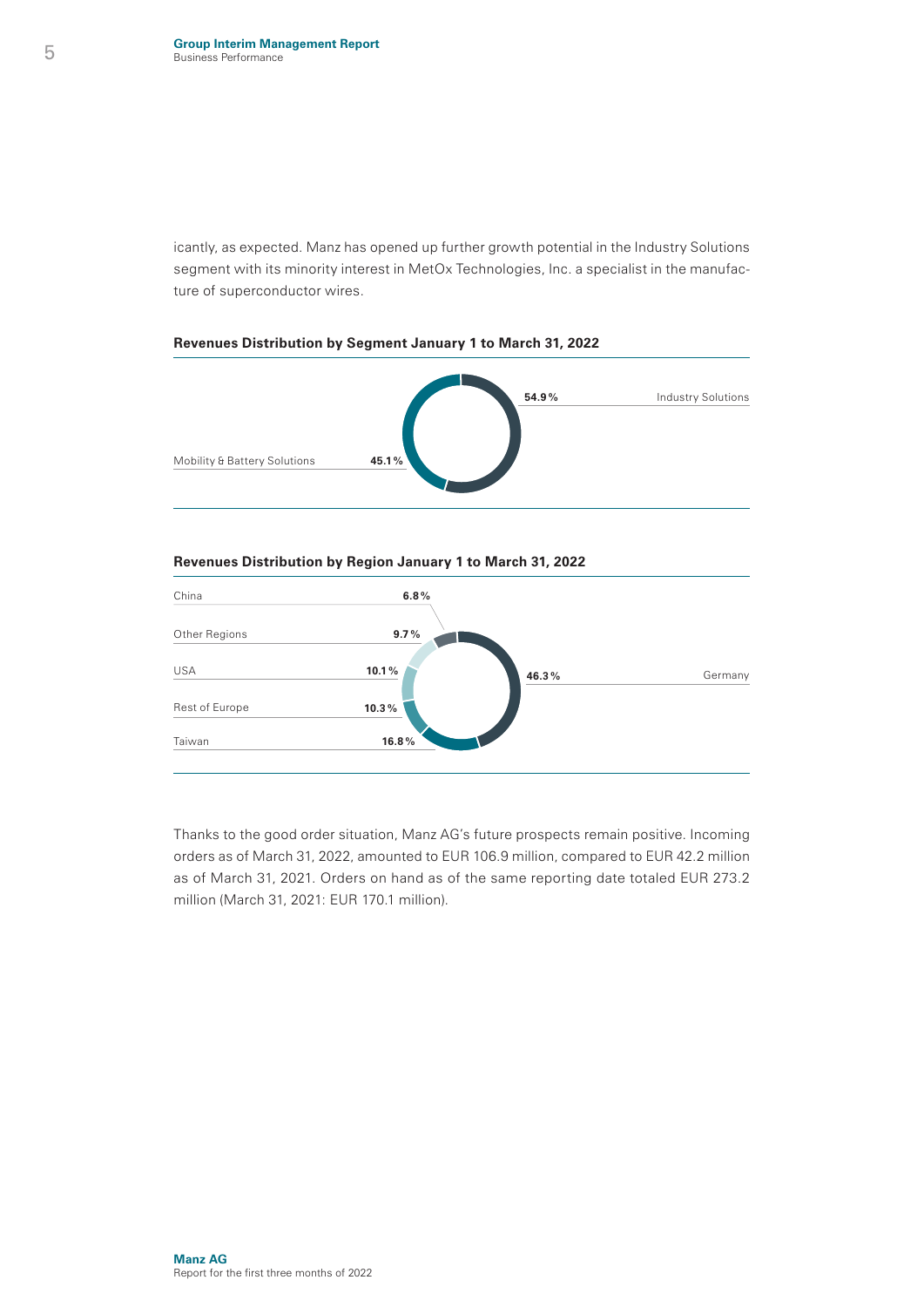### Business Report

### Revenues trend per quarter



- Growth in revenues of 19.6% compared to the prior-year period
- Significant sales growth of 36.7% in the Mobility & Battery Solutions segment reflects dynamic development of the electromobility market.
- Solid sales growth of 8.4% in the Industry Solutions segment largely driven by high demand for equipment in the Electronics business area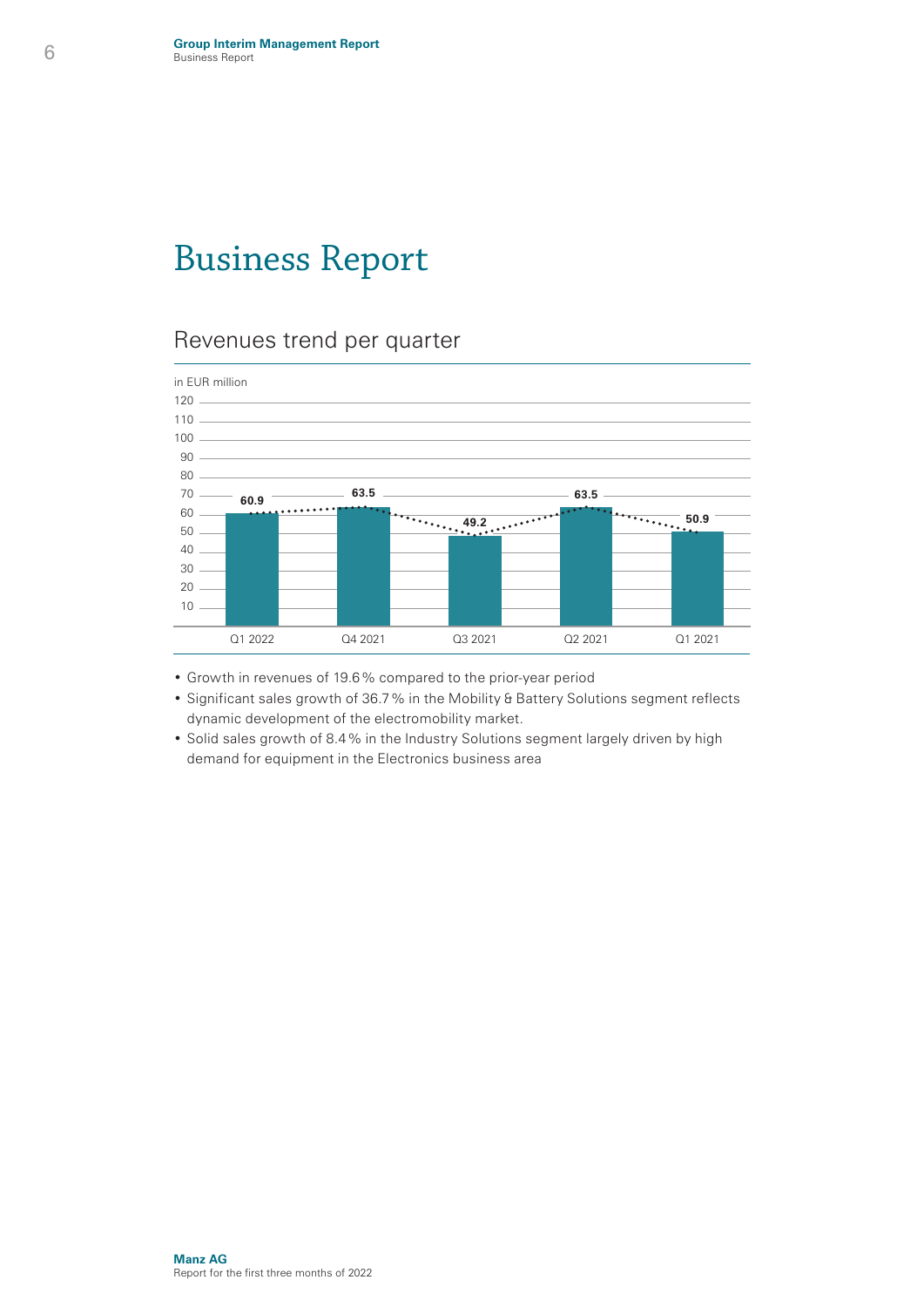### Earnings before interest, taxes, depreciation, and amortization (EBITDA) per quarter



- EBITDA of EUR –3.2 million includes negative one-off effect resulting from insolvency of NICE Solar Energy GmbH.
- Earnings in the Mobility & Battery Solutions segment impacted by higher material and personnel costs as well as additional costs for commissioning of a customer project.
- EBITDA in the Industry Solutions segment impacted by shifts in order intake in the fourth quarter of the previous year for solutions in the Industrial Automation business area.



### Earnings before interest and taxes (EBIT) per quarter

- EBIT of EUR –6.0 million below expectations
- Mobility & Battery Solutions segment with EBIT of around EUR –5.5 million, Industry Solutions segment EBIT of around EUR –0.5 million
- Prior-year figures positively influenced by one-off effect of EUR 14.3 million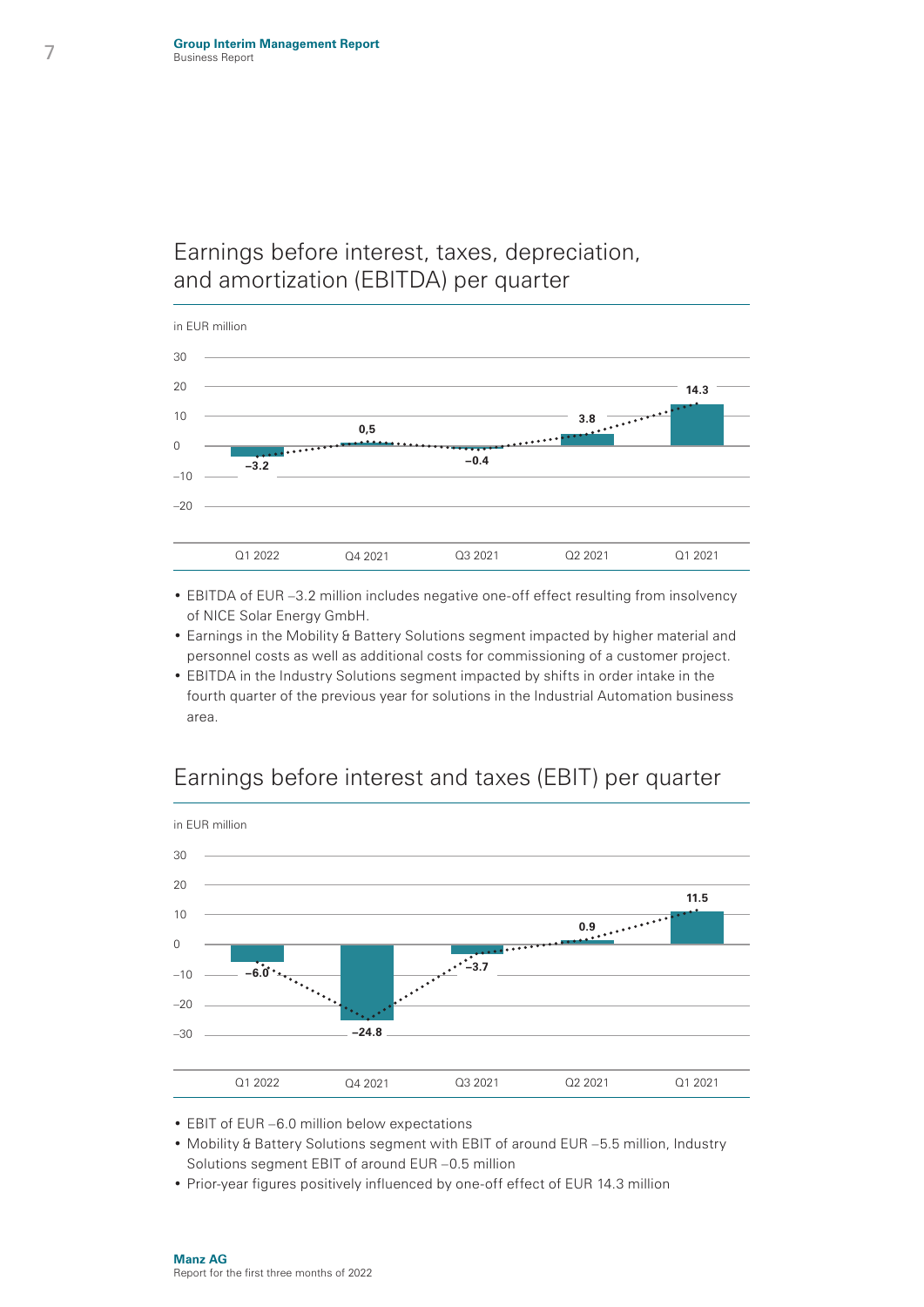### Forecast Report

The forecast explained in the 2021 Annual Report remains in effect unchanged: given the overall positive outlook for the industry in the countries and markets relevant to Manz AG, the Managing Board remains confident that Manz AG will again grow profitably in 2022. The extent to which the war in Ukraine and sanctions in Russia will affect the overall economic and industry-specific conditions in 2022 can still not be reliably estimated at present, due to considerable uncertainties and the highly dynamic nature of the situation. The Managing Board expects a significant increase in revenue in the mid double-digit percentage range compared to 2021, an EBITDA margin in the mid to upper positive single-digit percentage range and an EBIT margin in the low to mid positive single-digit percentage range. A value of around 40% is expected for the equity ratio; with regard to Gearing, the Managing Board is anticipating a value in the lower single-digit percentage range.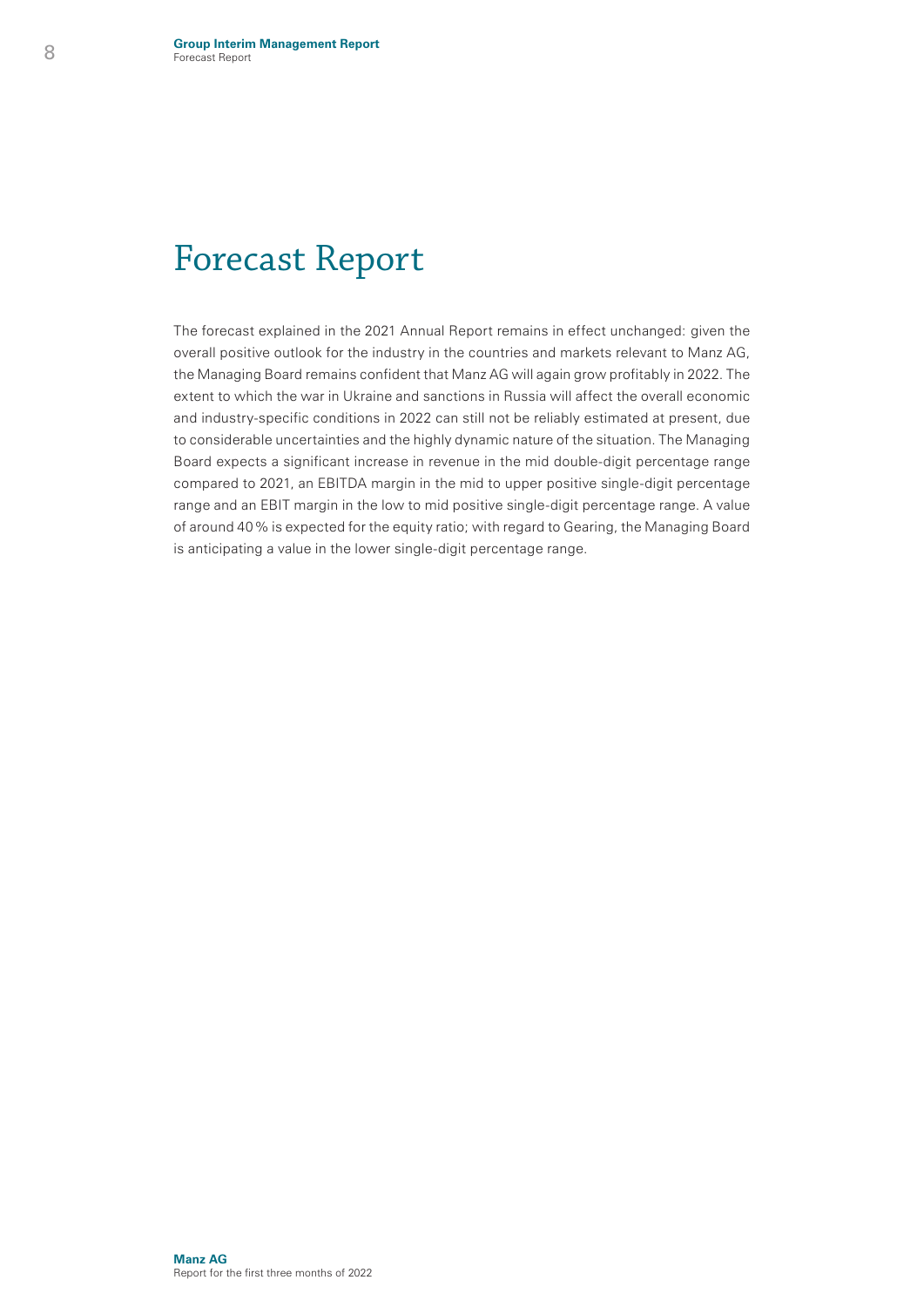### Consolidated Income Statement

#### **(in TEUR)**

|                                                   | January 1 to<br>March 31, 2022 | January 1 to<br>March 31, 2021 |
|---------------------------------------------------|--------------------------------|--------------------------------|
| Revenues                                          | 60,864                         | 50,890                         |
| Inventory changes, finished and unfinished goods  | 1,383                          | 1,555                          |
| Work performed by the entity and capitalized      | 3.115                          | 1,324                          |
| <b>Total operating performance</b>                | 65,362                         | 53,770                         |
| Other operating income                            | 4,875                          | 17,433                         |
| Material expenses                                 | $-43.215$                      | $-29,464$                      |
| Personnel expenses                                | $-20,464$                      | $-19,385$                      |
| Other operating expenses                          | $-9,500$                       | $-8.047$                       |
| Result from investments using the equity method   | $-210$                         | $-42$                          |
| <b>EBITDA</b>                                     | $-3,151$                       | 14,264                         |
|                                                   |                                |                                |
| Amortization/depreciation and impairment          | $-2,870$                       | $-2.800$                       |
| <b>EBIT</b>                                       | $-6,021$                       | 11,465                         |
| Finance income                                    | 7                              | 57                             |
| Finance costs                                     | $-357$                         | $-593$                         |
| <b>Earnings before taxes (EBT)</b>                | $-6,370$                       | 10,929                         |
|                                                   |                                |                                |
| Income taxes                                      | $-338$                         | $-671$                         |
| <b>Consolidated net profit</b>                    | $-6,708$                       | 10,258                         |
| thereof attributable to non-controlling interests | $-7$                           | $-9$                           |
| thereof attributable to shareholders of Manz AG   | $-6,702$                       | 10,267                         |
| Weighted average number of shares (undiluted)     | 7,756,804                      | 7,744,088                      |
| Earnings per share                                |                                |                                |
| undiluted in EUR per share                        | $-0.86$                        | 1.33                           |
|                                                   |                                |                                |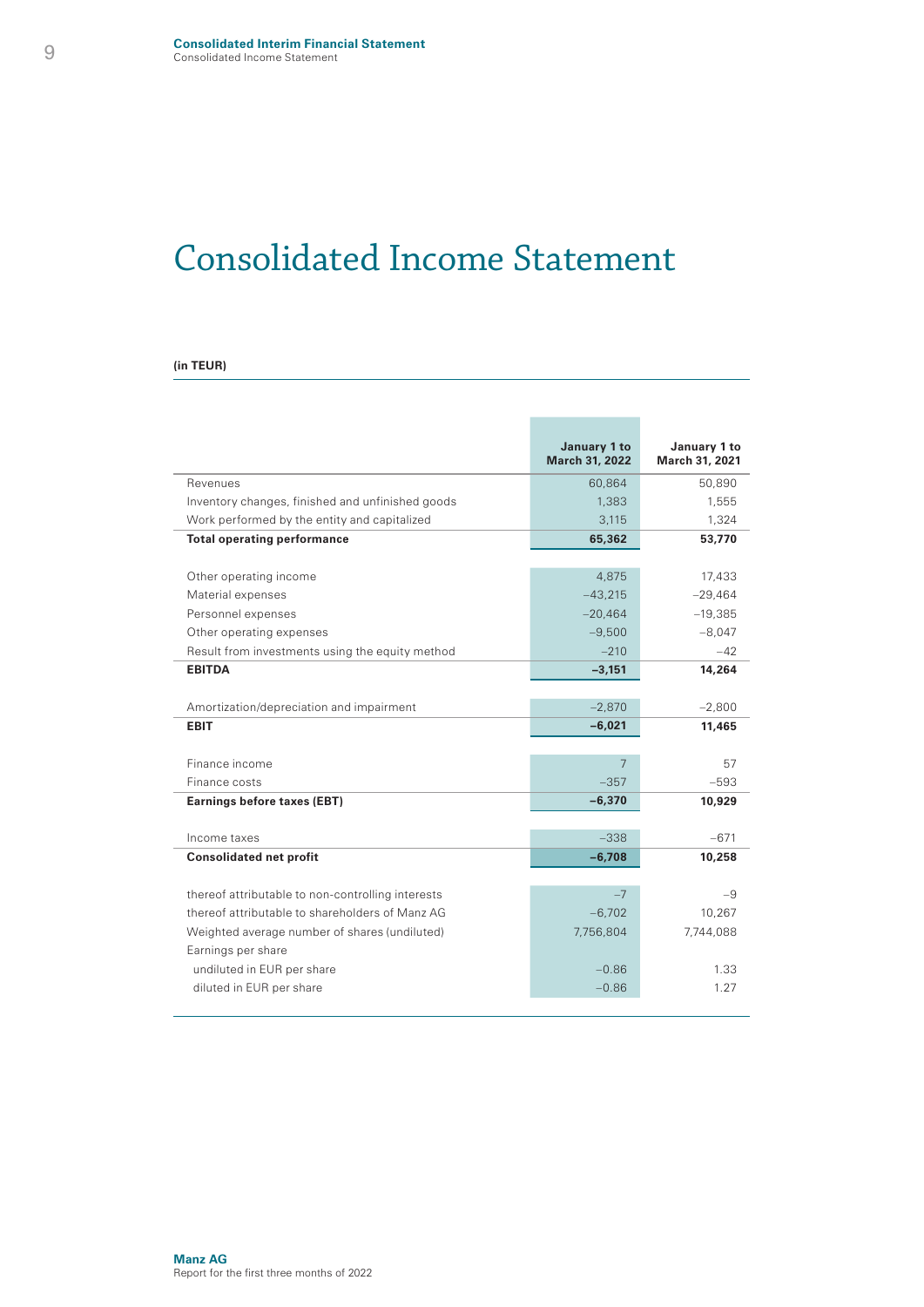### Consolidated Balance Sheet

#### **Assets (in TEUR)**

|                                                   | March 31, 2022 | Dec. 31, 2021 |
|---------------------------------------------------|----------------|---------------|
| Non-current assets                                |                |               |
| Intangible assets                                 | 45,648         | 44.118        |
| Property, plant and equipment                     | 46.248         | 45,911        |
| Investments accounted for using the equity method | 2,996          | 3,206         |
| Financial assets                                  | 1.798          | 1.798         |
| Other non-current assets                          | 2.115          | 2.161         |
| Deferred tax assets                               | 4.065          | 4,301         |
|                                                   | 102,871        | 101,495       |
|                                                   |                |               |
| <b>Current assets</b>                             |                |               |
| Inventories                                       | 31.912         | 32,087        |
| Trade receivables                                 | 39.475         | 33.691        |
| Contract assets                                   | 90.807         | 86.092        |
| Current income tax receivables                    | 1,442          | 1,107         |
| Derivative financial instruments                  | $\Omega$       | O             |
| Other current assets                              | 15,462         | 17,791        |
| Assets held for sale                              | $\Omega$       | $\Omega$      |
| Cash and cash equivalents                         | 27,752         | 36,086        |
|                                                   | 206,850        | 206,855       |
|                                                   |                |               |
| <b>Total assets</b>                               | 309,721        | 308,350       |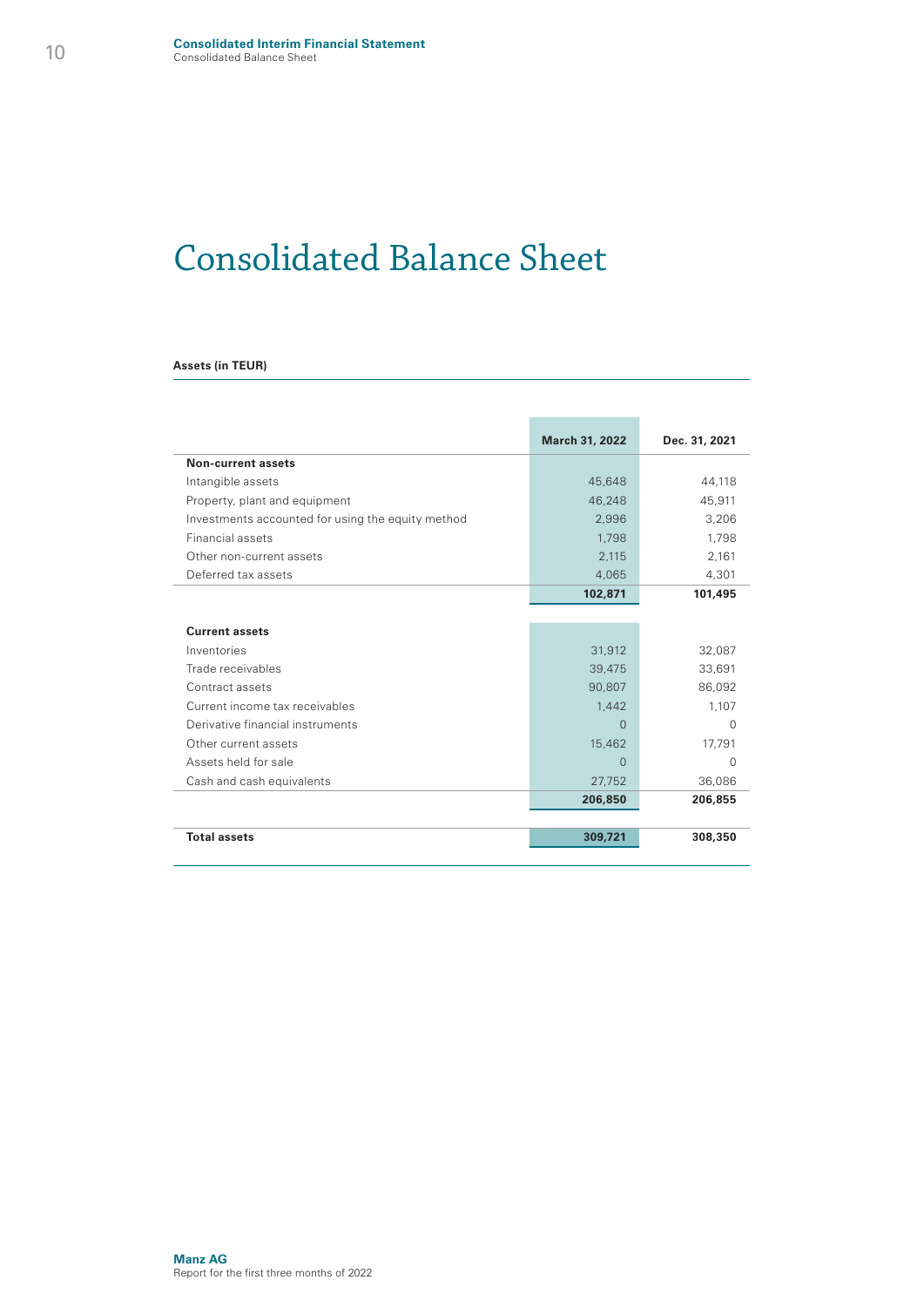### Consolidated Balance Sheet

#### **Shareholders' Equity and Liabilities (in TEUR)**

|                                               | March 31, 2022 | Dec. 31, 2021 |
|-----------------------------------------------|----------------|---------------|
| <b>Equity</b>                                 |                |               |
| Issued capital                                | 7.757          | 7.757         |
| Capital reserves                              | 19,546         | 19.297        |
| Retained earnings                             | 69.756         | 76,416        |
| Accumulated other comprehensive income        | 3.502          | 5.441         |
| Shareholders of Manz AG                       | 100,561        | 108,910       |
| Non-controlling interests                     | 221            | 262           |
|                                               | 100,782        | 109,171       |
| <b>Non-current liabilities</b>                |                |               |
| Non-current financial liabilities             | 8.281          | 8,337         |
| Non-current financial liabilities from leases | 10,522         | 10,703        |
| Pension provisions                            | 5.750          | 6.140         |
| Other non-current provisions                  | 2.225          | 2.777         |
| Other non-current liabilities                 | 79             | 75            |
| Deferred tax liabilities                      | 6.187          | 6,312         |
|                                               | 33,043         | 34,345        |
| <b>Current liabilities</b>                    |                |               |
| Current financial liabilities                 | 43,729         | 40,959        |
| Current financial liabilities from leases     | 3.436          | 3.260         |
| Trade payables                                | 75,969         | 66,373        |
| Contract liabilities                          | 29,949         | 30,923        |
| Current income tax liabilities                | 1.491          | 1.426         |
| Other current provisions                      | 7.275          | 6.514         |
| Derivative financial instruments              | 701            | 225           |
| Other current liabilities                     | 13,347         | 15.155        |
|                                               | 175,896        | 164,834       |
| <b>Total liabilities</b>                      | 309,721        | 308,350       |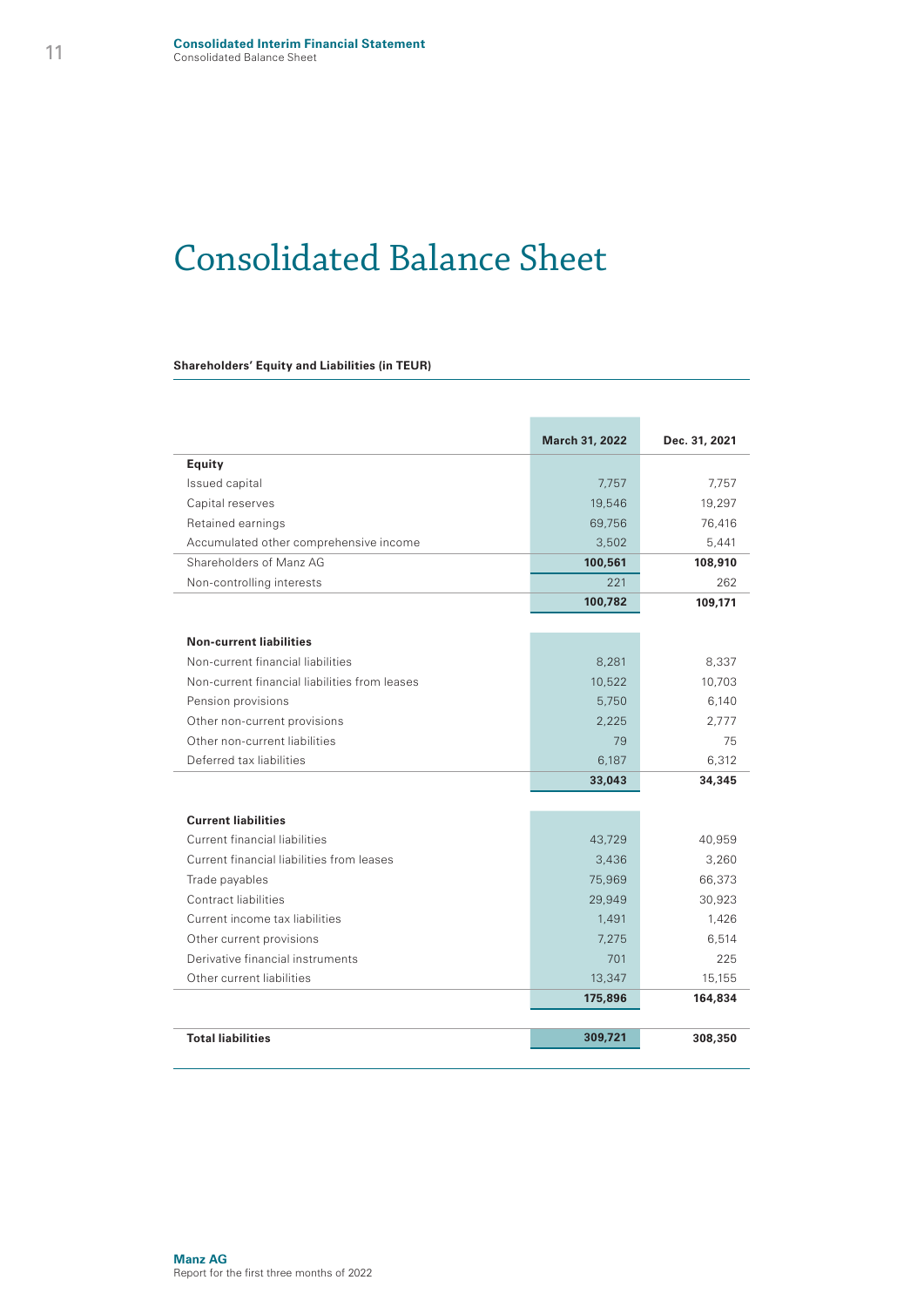### Consolidated Cash Flow Statement

#### **(in TEUR)**

|                                                                                                     | January 1 to<br><b>March 31, 2022</b> | January 1 to<br>March 31, 2021 |
|-----------------------------------------------------------------------------------------------------|---------------------------------------|--------------------------------|
|                                                                                                     |                                       |                                |
| Net profit/loss after taxes                                                                         | $-6,708$                              | 10,258                         |
| Amortization/depreciation and impairment                                                            | 2,870                                 | 2,800                          |
| Increase $(+)$ / decrease $(-)$ of pension provisions and other non-current provisions              | $-941$                                | $-708$                         |
| Interest income $(-)$ and expenses $(+)$                                                            | 350                                   | 536                            |
| Taxes on income and earnings                                                                        | 338                                   | 671                            |
| Other non-cash income $(-)$ and expenses $(+)$                                                      | 249                                   | 220                            |
| Gains $(-)$ / losses $(+)$ from disposal of assets                                                  | $\overline{4}$                        | $-14.387$                      |
| Result from investments using the equity method                                                     | 210                                   | 42                             |
| Increase $(-)$ / decrease $(+)$ in inventories, trade receivables, contract assets and other assets | $-8,449$                              | $-21.736$                      |
| Increase $(+)$ / decrease $(-)$ in trade payables, contract liabilities and other liabilities       | 6.935                                 | 8,895                          |
| Received $(+)$ / Paid income taxes $(-)$                                                            | $-608$                                | $-276$                         |
| Interest paid                                                                                       | $-357$                                | $-593$                         |
| Interest received                                                                                   | $\overline{7}$                        | 57                             |
| Cash flow from operating activities (1)                                                             | $-6,100$                              | $-14,222$                      |
|                                                                                                     |                                       |                                |
| Cash receipts from the sale of fixed assets                                                         | 18                                    | 62                             |
| Cash payments for the investments in intangible assets and property, plant and equipment            | $-3,957$                              | $-1,962$                       |
| Cash receipts for the sale of investments using the equity method<br>less liquid funds withdraw     | $\Omega$                              | 44.715                         |
| Cash payments for investments using the equity method<br>less liquid funds received                 | $\overline{0}$                        | $-1.245$                       |
| Changes in investments on financial assets                                                          | 47                                    | $-962$                         |
| Cash flow from investing activities (2)                                                             | $-3,892$                              | 40,608                         |
|                                                                                                     |                                       |                                |
| Cash receipts from the assumption of non-current financial liabilities                              | 319                                   | $\Omega$                       |
| Cash payments for the repayment of non-current financial liabilities                                | $-375$                                | $-168$                         |
| Cash receipts from the assumption of current financial liabilities                                  | 4.927                                 | 5.685                          |
| Cash payments for the repayment of current financial liabilities                                    | $-2.157$                              | $-20.349$                      |
| Purchase of treasury shares                                                                         | $\Omega$                              | $\Omega$                       |
| Cash payment of lease liabilities                                                                   | $-996$                                | $-1.032$                       |
| Cash flow from financing activities (3)                                                             | 1,717                                 | $-15,863$                      |
|                                                                                                     |                                       |                                |
| Cash and cash equivalents at the end of the period                                                  |                                       |                                |
| Net change in cash funds (subtotal 1-3)                                                             | $-8.274$                              | 10.523                         |
| Effect of exchange rate movements on cash and cash equivalents                                      | $-68$                                 | 426                            |
| Credit risk allowance on bank deposit                                                               | 8                                     | $-3$                           |
| Cash and cash equivalents on January 1, 2022                                                        | 36,086                                | 69.736                         |
| Cash and cash equivalents on March 31, 2022                                                         | 27,752                                | 80,681                         |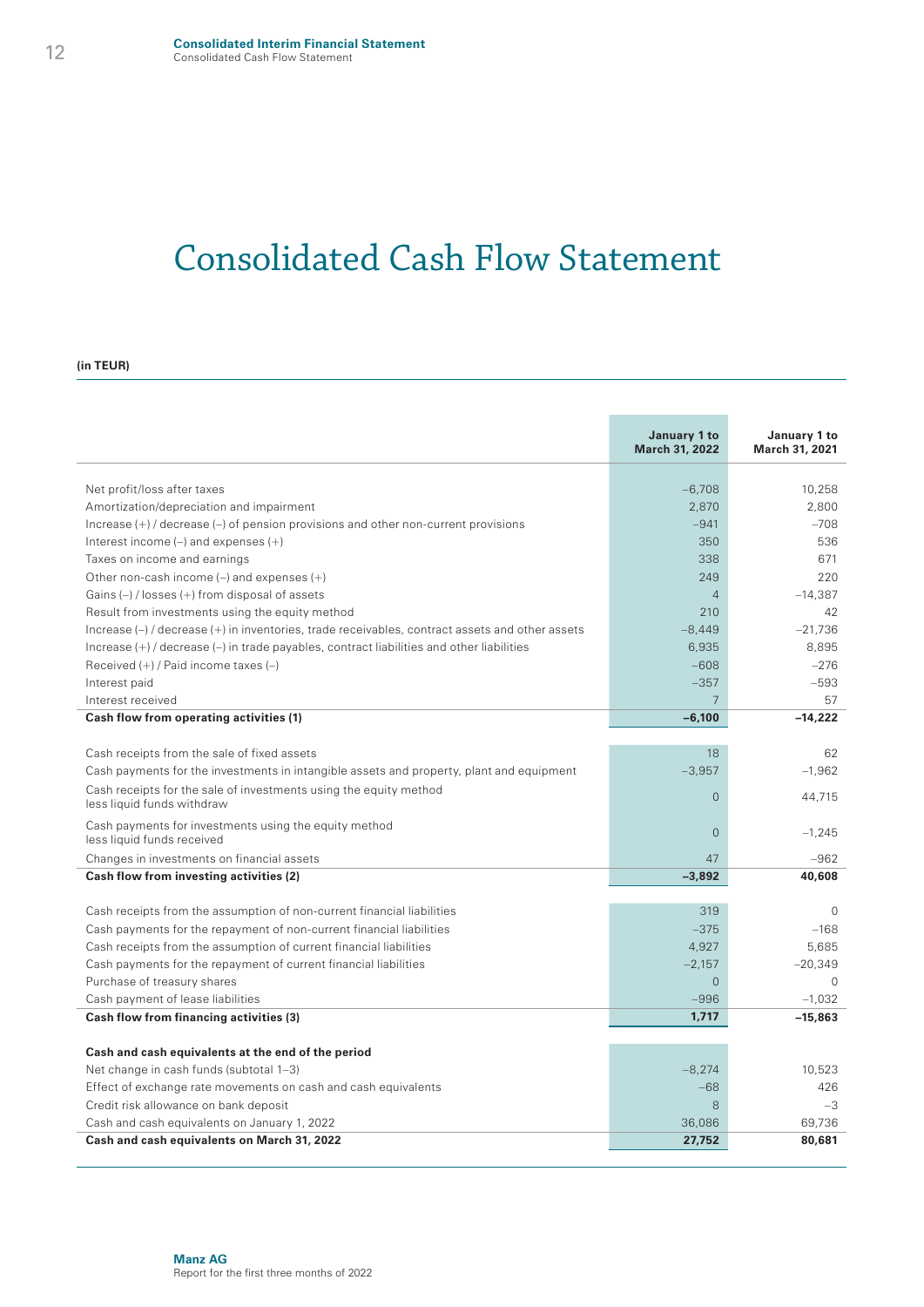# Segment Reporting Business Units

|  |  | As of March 31, 2022 |  |  |
|--|--|----------------------|--|--|
|--|--|----------------------|--|--|

| (in TEUR)                                         | <b>Mobility &amp; Battery</b><br><b>Solutions</b> | Industry<br><b>Solutions</b> | Group    |
|---------------------------------------------------|---------------------------------------------------|------------------------------|----------|
|                                                   |                                                   |                              |          |
| Total revenues                                    |                                                   |                              |          |
| Q1 2022                                           | 27,473                                            | 33,391                       | 60,864   |
| Q1 2021                                           | 20,091                                            | 30,799                       | 50,890   |
| Result from investments<br>using theequity method |                                                   |                              |          |
| Q1 2022                                           | $\overline{0}$                                    | $-210$                       | $-210$   |
| Q1 2021                                           | 0                                                 | $-42$                        | $-42$    |
| <b>EBITDA</b>                                     |                                                   |                              |          |
| Q1 2022                                           | $-4,317$                                          | 1,166                        | $-3,151$ |
| Q1 2021                                           | 2,782                                             | 11,483                       | 14,264   |
| Amoritization/depreciation and impairment         |                                                   |                              |          |
| Q1 2022                                           | 1,168                                             | 1,702                        | 2,870    |
| Q1 2021                                           | 889                                               | 1,911                        | 2,800    |
| EBIT                                              |                                                   |                              |          |
| Q1 2022                                           | $-5,484$                                          | $-536$                       | $-6,021$ |
| Q1 2021                                           | 1,893                                             | 9,572                        | 11,465   |
| Financial results                                 |                                                   |                              |          |
| Q1 2022                                           | $-280$                                            | $-70$                        | $-350$   |
| Q1 2021                                           | $-243$                                            | $-292$                       | $-536$   |
| Earnings before taxes (EBT)                       |                                                   |                              |          |
| Q1 2022                                           | $-5,764$                                          | $-606$                       | $-6,370$ |
| Q1 2021                                           | 1,650                                             | 9,279                        | 10,929   |
| Income taxes                                      |                                                   |                              |          |
| Q1 2022                                           | 178                                               | $-516$                       | $-338$   |
| Q1 2021                                           | $-214$                                            | $-457$                       | $-671$   |
| Consolidated profit or loss                       |                                                   |                              |          |
| Q1 2022                                           | $-5,586$                                          | $-1,122$                     | $-6,708$ |
| Q1 2021                                           | 1,435                                             | 8,823                        | 10,258   |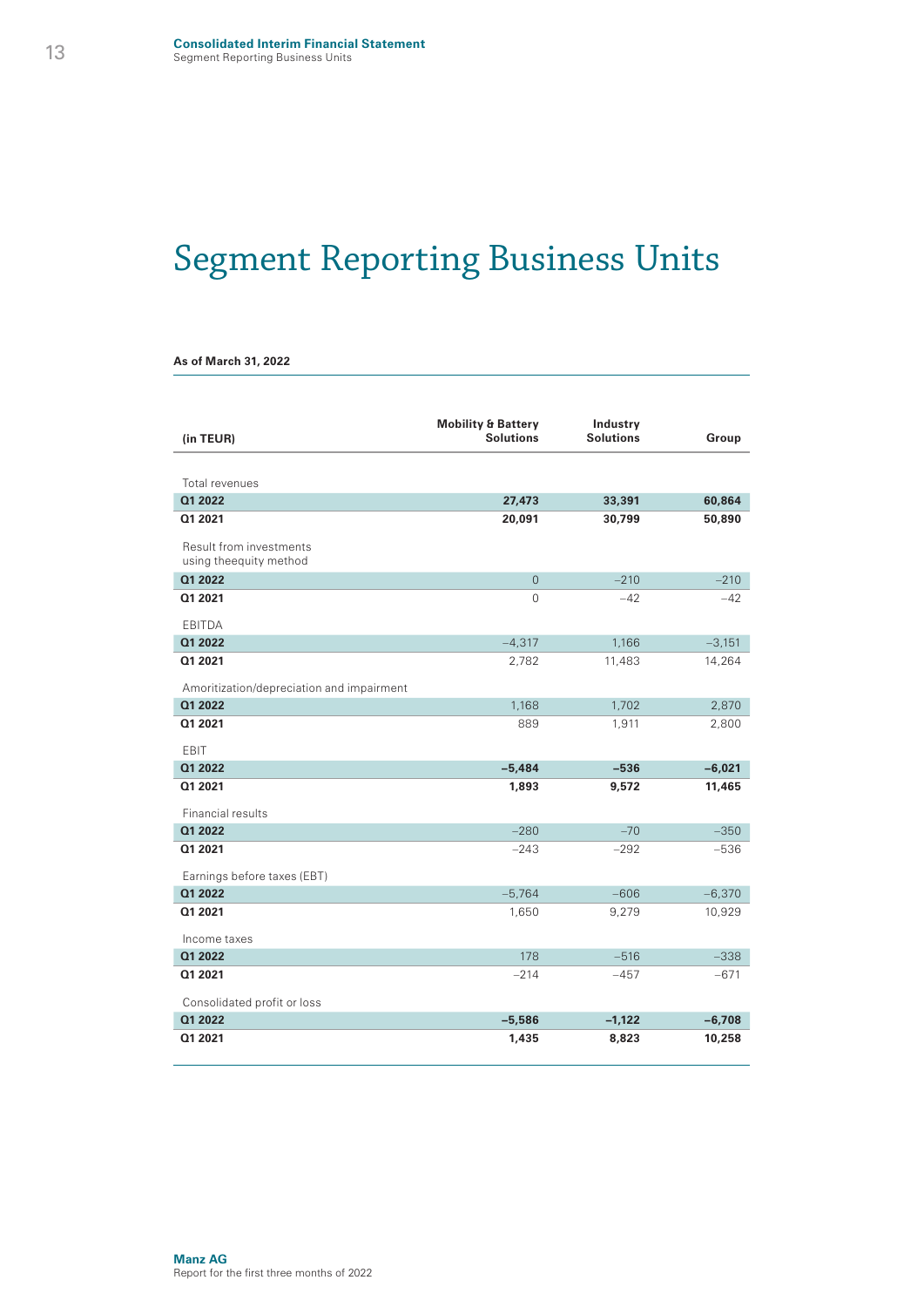## Segment Reporting Regions

|  |  |  |  | As of March 31, 2022 |
|--|--|--|--|----------------------|
|--|--|--|--|----------------------|

I

| (in TEUR)             | Revenues |
|-----------------------|----------|
| Germany               |          |
| Q1 2022               | 28,159   |
| Q1 2021               | 24,468   |
| Rest of Europe        |          |
| Q1 2022               | 6,287    |
| Q1 2021               | 8,180    |
| China                 |          |
| Q1 2022               | 4,149    |
| Q1 2021               | 9,229    |
| Taiwan                |          |
| Q1 2022               | 10,241   |
| Q1 2021               | 2,993    |
| Rest of Asia          |          |
| Q1 2022               | 5,668    |
| Q1 2021<br><b>USA</b> | 2,345    |
| Q1 2022               | 6,126    |
| Q1 2021               | 3,621    |
|                       |          |
| Other Regions         |          |
| Q1 2022               | 234      |
| Q1 2021               | 54       |
| Group                 |          |
| Q1 2022               | 60,864   |
| Q1 2021               | 50,890   |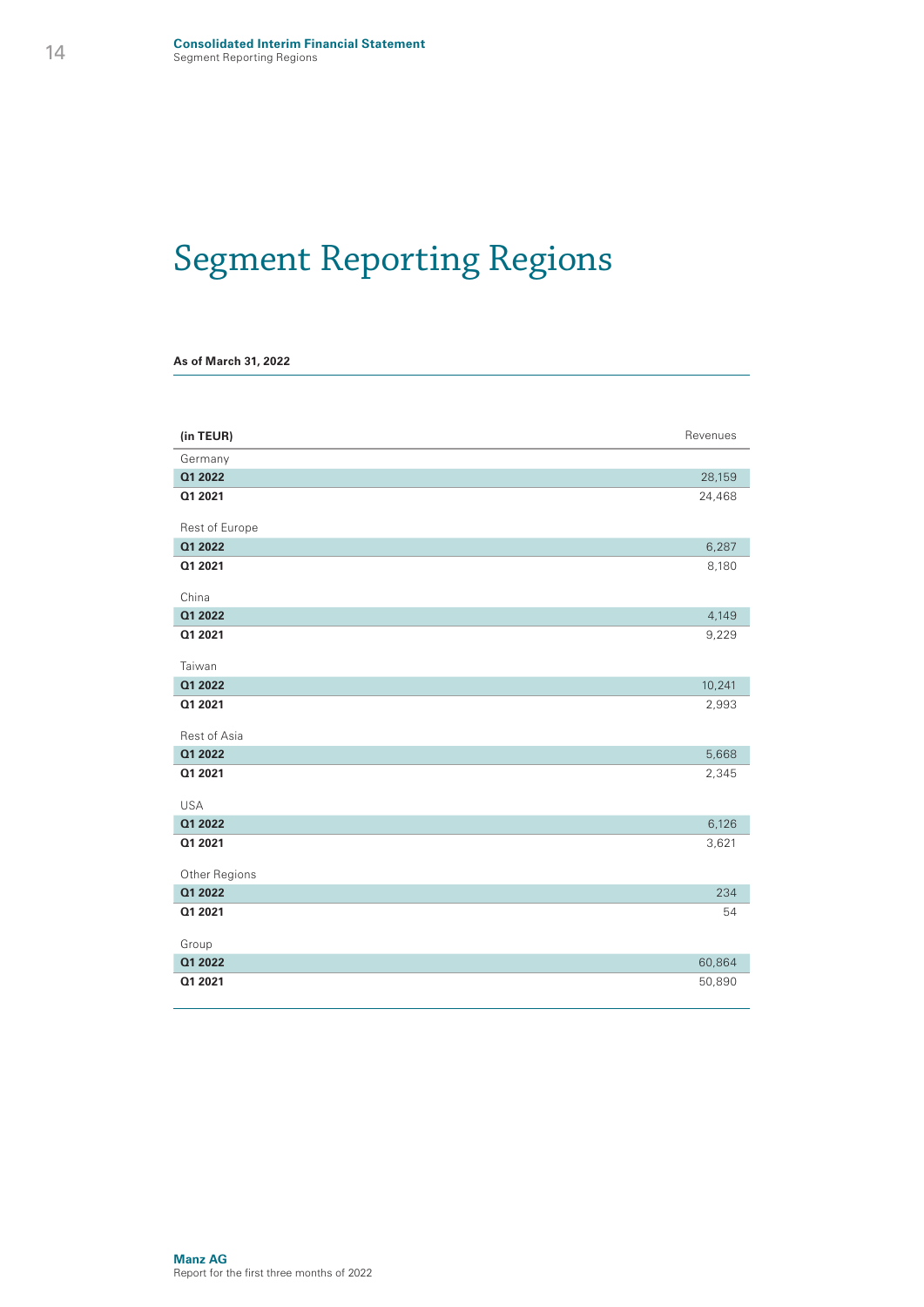### Imprint

#### **Publisher**

Manz AG Steigaeckerstrasse 5 72768 Reutlingen Phone: +49 (0) 7121 9000-0 Fax:  $+49(0)$  7121 9000-99 info@manz.com www.manz.com

#### **Editor**

cometis AG Unter den Eichen 7/Gebaeude D 65195 Wiesbaden Phone: +49 (0) 611 20 585 5-0 Fax:  $+49(0)$  611 20 585 5-66 www.cometis.de

#### **Design**

Art Crash Werbeagentur GmbH Weberstrasse 9 76133 Karlsruhe Phone: +49 (0) 721 94009-0 Fax: +49 (0) 721 94009-99 info@artcrash.com www.artcrash.com

The quarterly report for the first quarter is also available in English. In the case of discrepancies, the German version shall prevail.

Digital versions of the Manz AG annual report and the quarterly reports are also available on the Internet under "Investor Relations" in the "Publications" section.

For the sake of better readability, we consistently avoid gender-differentiating formulations (e.g. "his/her" or "he/she"). The corresponding terms apply to all genders for the purposes of equal rights. This is done solely for editorial purposes and does not imply a judgment of any kind.